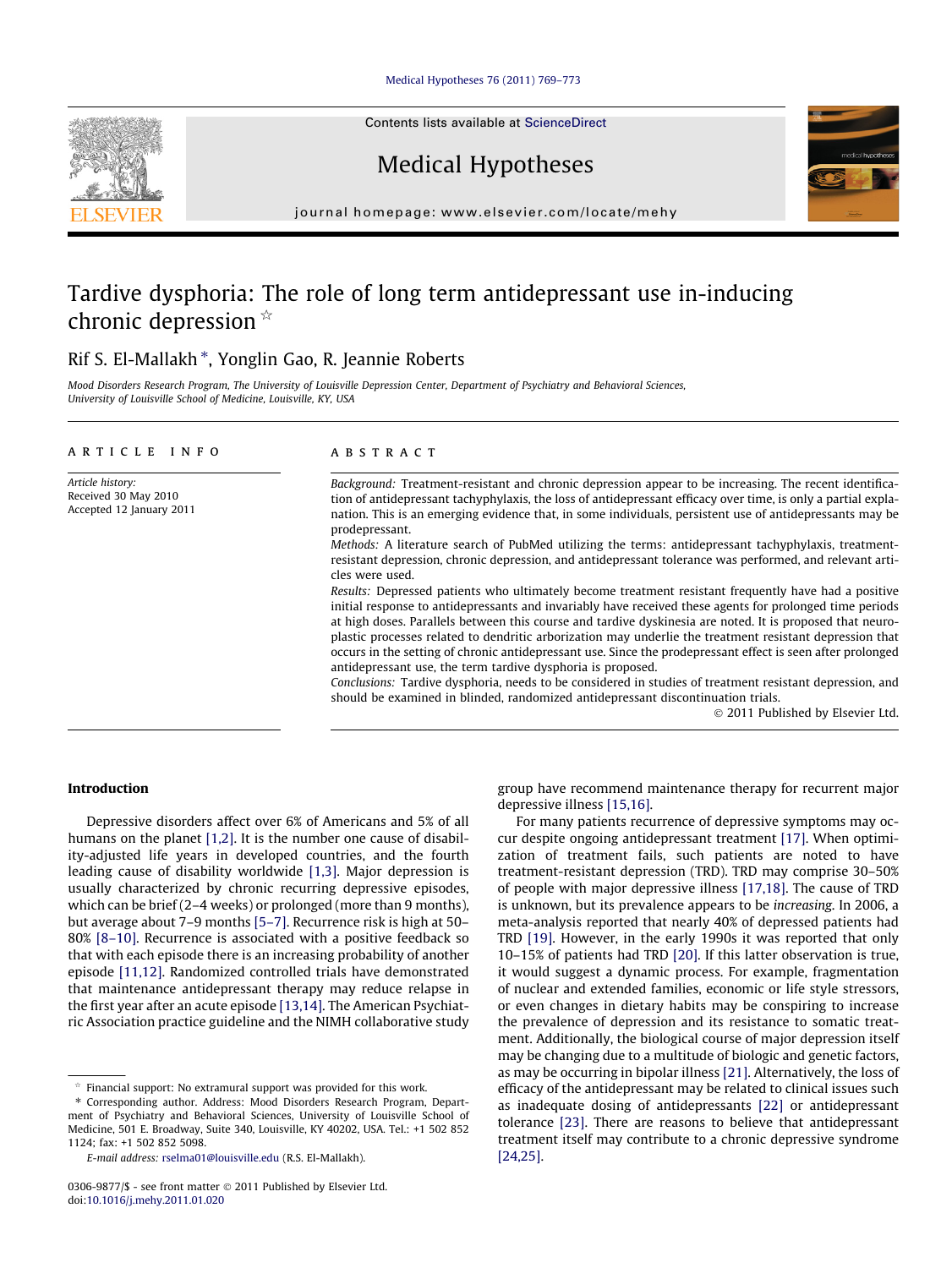## Tachyphylaxis

Tachyphylaxis (also known as antidepressant tolerance, antidepressant ''poop-out'', or ''breakthrough depression'') is a condition in which patients experience a good initial antidepressant response which is lost over time with repeated or prolonged antidepressant treatment [\[23,26–28\]](#page-3-0). This phenomenon is distinct from an initial non-response or a partial response. Up to 80% of patients diagnosed with major depressive disorder will experience a recurrence of depressive episode despite constant maintenance dose of an antidepressant [\[12,23,29,30\].](#page-3-0) Attempts to treat these individuals frequently result in poor response and the rise of TRD [\[30\].](#page-3-0)

Serotonin reuptake inhibiting (SRIs) antidepressants were introduced in 1988. They had obvious advantages over previous tricyclic (TCA) or monoamine oxidase inhibiting (MAOI) agents regarding safety and tolerability, and a dramatic increase in antidepressant prescriptions ensued. More recently, there have been several reports of the loss of antidepressant efficacy. For example, Solomon et al. [\[29\]](#page-3-0) found that relapse occurred in 25% of 171 episodes. A long-term placebo-controlled, blinded maintenance study of fluoxetine in major depression, found no difference after 62 weeks in subjects who were still euthymic on fluoxetine (11%) or placebo (16%) [\[31\]](#page-3-0). Fifteen patients who had lost their response to antidepressants failed multiple treatment strategies including augmentation with mood stabilizers and, in some cases, electroconvulsive therapy (ECT) [\[32\]](#page-3-0). When antidepressants were discontinued and patients were left on mood stabilizers only, they improved – even though most (73%) had unipolar depression [\[32\]](#page-3-0). Similarly, in a small case series of 11 TRD cases, none of the patients had a lasting response to different classes of antidepressants [\[26\].](#page-3-0)

Once initial treatment response is lost, subsequent improvement is unlikely. If patients with TRD respond to a subsequent antidepressant, the extent of improvement is inferior to the initial response [\[33\].](#page-3-0) Patients who lost response to a MAOI not only did not respond to subsequent treatment, but reported greater extent of depression after relapse than before the new treatment was initiated [\[34,35\]](#page-3-0).

#### Antidepressant-induced depression

The possibility of antidepressant-induced depression was introduced by Fava [\[36\]](#page-3-0). He suggested that a neurobiochemical mechanism increasing vulnerability to depression might play a role in this phenomenon and contribute to the observed worsening long-term outcome of major depression [\[24\].](#page-3-0) Other authors have also introduced similar ideas [\[25,37\]](#page-3-0).

Several studies support these assertions. Van Scheyen [\[38\]](#page-3-0) naturalistically followed 84 depressed adults and found that long term treatment with TCAs increased the likelihood of a depressive recurrence. Long term treatment with imipramine is associated with worsening mood in mildly depressed patients [\[39\]](#page-3-0). Anxious patients without a history of a mood disorder may develop depression after long-term treatment with antidepressants for their anxiety disorder [\[40,41\]](#page-3-0). In a recent study 27% of patients without any history of a mood disorder who had received antidepressants for an average of 29 months for panic disorder, developed a cyclothymic illness that persisted for 1 year after antidepressant discontinuation [\[42\].](#page-3-0) Normal controls receiving antidepressants in research studies were reported to experience depression [\[43\].](#page-3-0)

These effects may be analogous to the observations that antidepressant treatment in bipolar disorder could destabilize the illness [\[44\]](#page-3-0). An antidepressant-associated chronic irritable depressive (ACID) state has been reported in bipolar and bipolar spectrum patients given long-term antidepressants [\[45,46\]](#page-3-0). In some of these patients antidepressant discontinuation was associated with slow

and gradual improvement of the depressive symptoms. In a random assignment study, antidepressant continuation in rapid cycling bipolar subjects who achieved remission with initial antidepressant treatment tripled the likelihood of a future depression compared to patients who discontinued the antidepressant over the subsequent year of treatment [\[47\].](#page-3-0)

Sharma [\[25\]](#page-3-0) speculated that a prodepressant effect of antidepressants may occur because continued drug treatment may induce processes that are the opposite of what the medication originally produced. He believed this process may even cause a worsening of the illness, continue for a period of time after discontinuation of the medication, and may not be reversible [\[24\].](#page-3-0) The field of psychiatry is familiar with such a process in the case of tardive dyskinesia.

#### Tardive dyskinesia (TD)

Tardive dyskinesia (TD) is a hyperkinetic condition that is characterized by abnormal involuntary, repetitive, purposeless movements that develop in individuals with long-term exposure to potent dopamine 2  $(D_2)$  receptor antagonists. The symptoms include tongue protrusion, grimacing, rapid eye blinking, lip smacking, pursing, or puckering, choreaform movement of the extremities, as well as other involuntary movements of the head, face, neck and tongue muscles. Movements may be rapid or slow and complicated [\[48\].](#page-3-0) They are usually irregular and do not follow a pattern. This irreversible or slowly reversible neurological disorder typically develops after long-term exposure to antipsychotic medications [\[49\]](#page-3-0). Any medication that causes blockade of the  $D_2$ receptor can theoretically cause TD. More potent  $D_2$  antagonism with antipsychotics such as haloperidol or fluphenazine, increase the risk of TD. In general the risk of developing TD is approximately 5% per year of exposure to potent  $D_2$  blocking agent [\[50\]](#page-3-0) and ultimately affects 15–30% of patients on long-term first generation antipsychotics [\[48\].](#page-3-0) The risk is higher in the elderly and female patients [\[51\]](#page-3-0) and doubles if the patient experiences early extrapyramidal parkinsonism [\[52\]](#page-3-0). There is no specific treatment for TD [\[53\],](#page-3-0) but withdrawal of the antipsychotic will prevent worsening, and may allow improvement or remission of symptoms over time. Acutely, antipsychotics themselves are effective treatment for TD, transiently masking the symptoms, but long-term use may worsen the symptoms. Thus, the most common treatment of tardive dyskinesia is to stop the offending drugs. One third of TD patients remit within 3 months of discontinuing the antipsychotic; another one-sixth remit within 18 months, leaving 50% with continuing symptoms [\[54\],](#page-3-0) although in some cases, TD may continue to improve over time.

It is important to note that early parkinsonism increases the risk of subsequent TD [\[53\].](#page-3-0) Parkinsonism is a bradykinetic movement disorder, while TD is a hyperkinetic disorder. In line with Fava's oppositional model, the chronic consequence is the opposite of the acute manifestation.

Different explanations have been put forward to explain TD. Most models propose that there is excessive dopaminergic activity. They may occur through  $D_2$  receptor supersensitivity, neurochemical imbalance with different neurotransmitter systems; neuroleptic-induced striatal pathological changes; or ''toxic free radicals'' that damage neurons and result in persistent anatomical changes [\[54\]](#page-3-0). For example, acute administration of haloperidol has been shown to cause an increase in activity of the A9 DA neurons [\[55\]](#page-3-0) but chronic administration resulted in a significant decrease in activity of these same neurons [\[56\]](#page-3-0). However, the time course of TD – slow onset after months or years of antipsychotic exposure, and slow resolution after antipsychotic discontinuation, and the increased relative permanence in the elderly [\[57\]](#page-3-0), strongly suggests neuroplastic changes may underlie this disorder.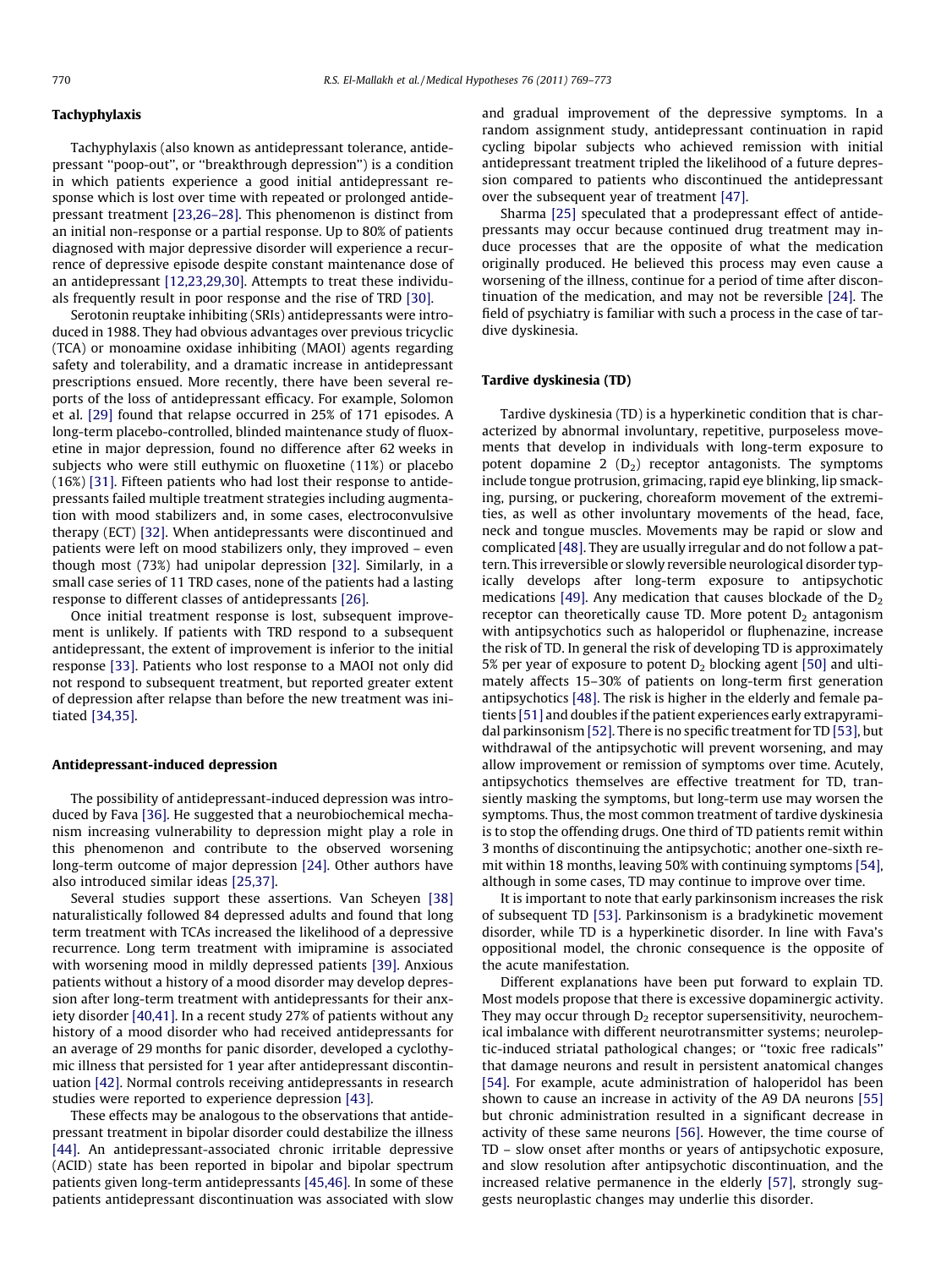Meshul and Casey [\[58\]](#page-3-0) have studied the effects of haloperidol on synapses in the caudate, nucleus accumbens and medial prefrontal cortex. They have shown a change in the postsynaptic densities within the caudate nucleus in rats. This structural change involved the increase of the number of perforated synapses. The change is evident following 2 weeks of treatment with haloperidol and returned to baseline after 2 weeks off the medication. In other words, actual anatomical changes took place in the dopamine system in response to long-term haloperidol administration.

# Tardive dysphoria (TDp)

It is proposed that tardive dysphoria (TDp) is an abnormal dysphoric state that develops in some predisposed individuals with prolonged antidepressant treatment. Patients with this syndrome may comprise a significant fraction of TRD subjects. TDp is defined as a chronic, frequently treatment resistant, depressive state with onset in the setting of ongoing, persistent antidepressant treatment. Antidepressants may be initially administered for any reason (e.g., anxiety or depression), but afflicted subjects with a history of a recurrent major depressive disorder would have historically experienced an initial positive response to antidepressant medication (generally with their first exposure). The depressive state is perpetuated (and possibly worsened) by continuing the antidepressant. It is believed that SRI antidepressants might be selectively associated with the development of TDp. Discontinuation of the antidepressant results in a slow and gradual improvement of the chronic depressive symptoms. However, in some individuals who have experienced TDp for a very prolonged period of time, discontinuation of antidepressant may not result in reversal of the symptoms. This is superficially similar to TD. Subjects who ultimately develop TDp will have frequently had an initial positive response to antidepressants, helping to cement adherence. Depression recurs in 9–57%, or perhaps as high as 93% in the effectiveness trial STAR-D (relapse and dropout of study) [\[59\],](#page-3-0) of patients despite ongoing antidepressant treatment [\[23\].](#page-3-0) In such patients, an increase in dose [\[60,61\],](#page-3-0) change to another antidepressant agent [\[62,63\]](#page-4-0) or adding another antidepressant [\[64,65\]](#page-4-0) may be effective in 30–60% of patients. However, there is evidence that switch may not be helpful [\[66\],](#page-4-0) and if patients do respond relapse occurs within 6 months in some 20% [\[61\]](#page-4-0). Ultimately, 30–50% of such patients will develop TRD [\[17,18\].](#page-3-0) In the subset of such patients who have developed TDp, ongoing attempts to treat the depression with antidepressants perpetuate the TRD, and may ultimately make the chronic depression permanent.

TDp is different from conditioned tolerance [\[67\]](#page-4-0) in that it is not merely the loss of the drug effect, but viewed as an active process in which a depressive picture is caused by continued administration of the antidepressant. In conditioned tolerance, environmental and behavioral conditional compensatory responses mediate tolerance by in the presence of cues usually associated with the drug [\[67\]](#page-4-0).

## Serotonin transporter polymorphism

A genetic polymorphism has been identified in which the promoter region of the serotonin transporter gene has a 44 base insertion or deletion [\[68,69\]](#page-4-0). The deletion variation is generally labeled the short form or ''s'' form of the serotonin transporter and is associated with roughly a 50% reduction in the number of serotonin transporter units in the membrane [\[70\]](#page-4-0). Subjects with this variant are at a greater risk of experiencing a major depressive illness in the setting of adversity [\[71–73\]](#page-4-0). Additionally, when these individuals are treated with an SRI antidepressant, they are either less likely to respond or have delayed response [\[74–77\]](#page-4-0).

It is not known how this increased risk for depression comes about, but neuroplastic changes may play a role. It is known that modification of serotonergic neurotransmission alters arborization of the dendritic tree of serotonergic neurons [\[78,79\].](#page-4-0) Mice that lack the serotonin transporter have fewer serotonergic neurons and reduced serotoninergic function and express more behaviors associated with anxiety and depression [\[80\]](#page-4-0). This phenotype can be mimicked by treatment of normal mice with the SRI fluoxetine in early life. New born mouse pups given fluoxetine for only 1 week express anxiety symptoms as adults [\[81\]](#page-4-0).

The reduction in the number of synaptic serotonin transporters associated with the short form of the serotonin transporter is very similar to the chronic 60–85% blockade of these transporters that occurs with SRI treatment [\[82,83\]](#page-4-0). This suggests that the "s" allele might serve as a model for chronic exposure to an SRI antidepressant, particularly when administered to young individuals. In young animals, reducing or eliminating serotonin transporter function causes changes in serotoninergic architecture and function and associated increased depressive and anxious behaviors [\[81,84\].](#page-4-0) Similar experiments have not been performed in adult animals whose brains are less plastic and have already completed development. Nonetheless, it would seem likely that chronic treatment with an SRI in adults might result in neuroplastic changes in the serotonin system similar to those seen in the animal experiments.

These changes may underlie the observation that tryptophan depletion experiments are much more likely to induce depression, or induce a more severe depression, if the subjects have been taking serotonin reuptake inhibiting drugs [\[85\]](#page-4-0). In this case the contraction of the serotoninergic system removes the reserve, so that depletion is much more likely to cause depression.

In humans, chronic exposure to antidepressants might induce neuroplastic changes in the serotonin system similar to those that occur in early development of subjects possessing the short form. This effect might be more pronounced if the antidepressant exposure occurred when the brain was more plastic (e.g., younger age), or if the individual already has reduced serotonin transporter function due to a genetic variant such as the short for of the serotonin transporter. These groups might be considered particularly high risk for the development of TDp.

# Summary

A chronic and treatment-resistant depressive state is proposed to occur in individuals who are exposed to potent antagonists of serotonin reuptake pumps for prolonged time periods. Due to the delay in the onset of this chronic depressive state, it is labeled tardive dysphoria (TDp). TDp manifests as a chronic dysphoric state that is initially transiently relieved by – but ultimately becomes unresponsive to – antidepressant medication. Serotoninergic antidepressants may be of particular importance in the development of TDp. The incidence or predisposing risk factors are as yet unknown, but younger age at onset of antidepressant exposure and genetic underexpression of the serotonin transporter, such as with the short form of the serotonin transporter, may increase the risk of TDp. Investigations attempting to discern the existence of TDp would comprise blinded, randomized antidepressant discontinuation/continuation trials in TRD patients, over at least 1 year. As with TD, one would expect that some individuals who discontinue the antidepressant will remain depressed. Subjects more likely to benefit from antidepressant discontinuation would be those who have had a briefer prior exposure to antidepressants, have more neuroplastic potential (e.g., younger and without chronic medical illnesses), and have the long form of the serotonin transporter. Until such studies are performed the treatment recommendations must remain unchanged, but clinical trials of antidepressant taper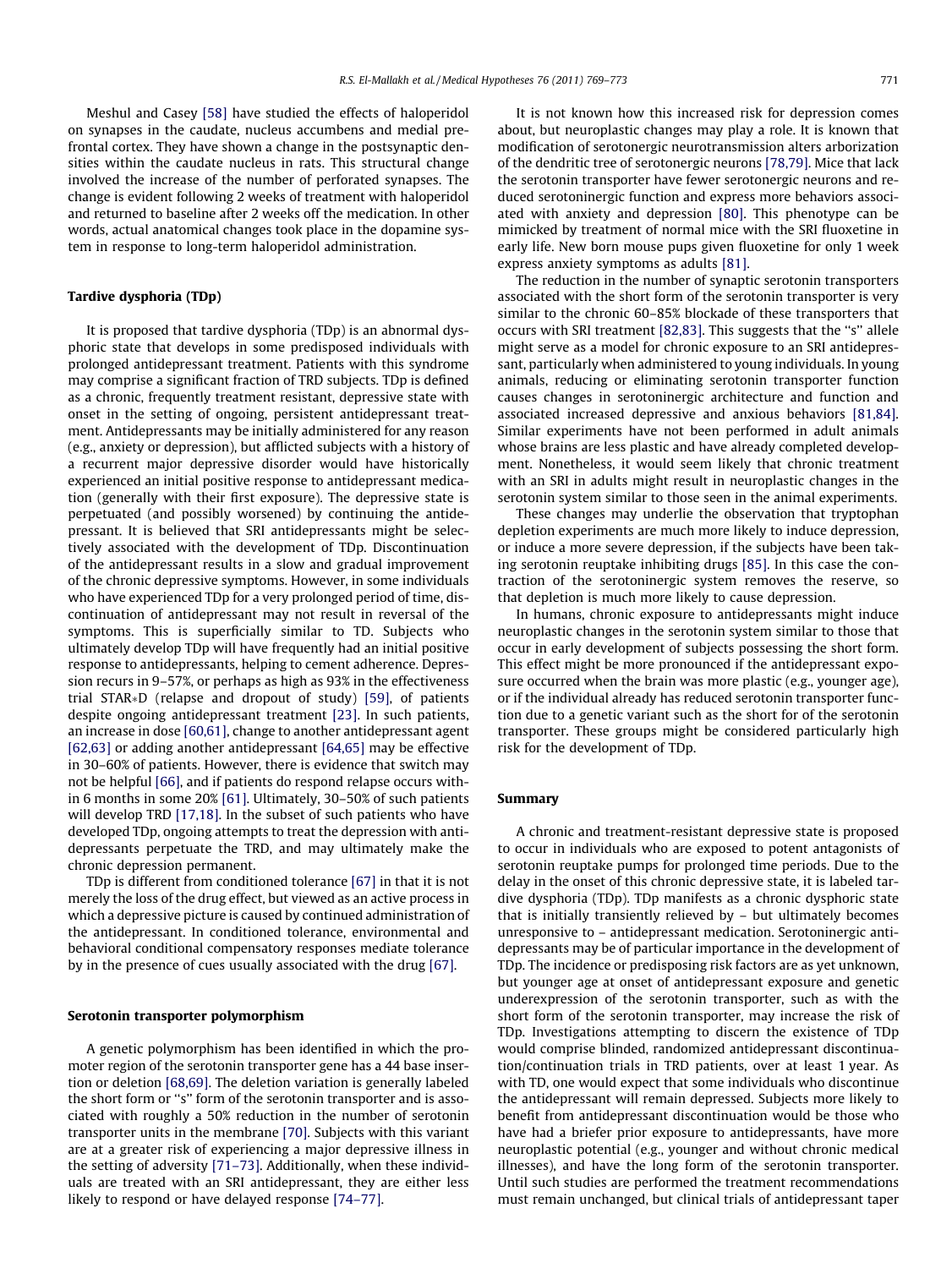<span id="page-3-0"></span>and discontinuation for 6–12 months in patients who have failed most other options appear reasonable.

#### Conflict of interest statement

This work did not receive extramural support. Dr. El-Mallakh has received research support from Forest Pharmaceuticals, Shire; and Bristol Myers Squibb, and speakers' honoraria from Abbott, Astra-Zeneca, Bristol-Myers-Squibb, Glaxo, and Lilly. Drs. Roberts and Gao do not have any disclosures.

#### References

- [1] Murray C, Lopez AD. The global burden of disease. Cambridge, Mass: Harvard University Press; 1996.
- [2] Keller MB. Issues in treatment-resistant depression. J Clin Psychiatry 2005;66(Suppl. 8):5–12.
- [3] Kocsis JH. Recurrent depression: patient characteristics, clinical course, and current recommendations for management. CNS Spectrums 2006;11(12 Suppl. 15):6–11.
- [5] Angst J. The course of affective disorders. Psychopathology 1986;19(Suppl. 2):47–52.
- [6] American Psychiatric Association. Diagnostic and statistical manual of mental disorders. 4th ed. Washington, DC: American Psychiatric Press; 2000. p. 339– 42.
- [7] Posternak MA, Solomon DA, Leon AC, et al. The naturalistic course of unipolar major depression in the absence of somatic therapy. J Nerv Mental Dis 2006;194:324–9.
- [8] Coryell W, Endicott J, Keller M. Outcome of patients with chronic affective disorder: a five-year follow up. Am J Psych 1990;147:1627–33.
- [9] Hirschfield RMA. Guidelines for the long-term treatment of depression. J Clin Psychiatry 1994;55(Suppl. 12):61–9.
- [10] Thase M, Sullivan L. Relapse and recurrence of depression: a practical approach for prevention. CNS Drugs 1995;4(4):261–77.
- [11] Solomon DA, Keller MB, Leon AC, et al. Multiple recurrences of major depressive disorder. Am J Psychiatry 2000;157:229–33.
- [12] Bockting CL, Spinhoven P, Koeter MWJ, Wouters LF, Schene AH. Depression Evaluation Longitudinal Therapy Assessment Study Group: prediction of recurrence on recurrent depression and the influence of consecutive episodes on vulnerability for depression: a 2-year prospective study. J Clin Psychiatry 2006;67:747–55.
- [13] Reynolds 3rd CF, Frank E, Perel JM, et al. Nortriptyline and interpersonal psychotherapy as maintenance therapies for recurrent major depression: a randomized controlled trial in patients older than 59 years. JAMA 1999;281:39–45.
- [14] Keller MB, Kocsis JH, Thase ME, et al. Maintenance phase efficacy of sertraline for chronic depression: a randomized controlled trial. JAMA 1998;280:1665–72.
- [15] American Psychiatric Association. Practice guideline for the treatment of patients with major depressive disorder (revision). Am J Psychiatry 2000;157(Suppl. 4):1–45.
- [16] Prien RF, Kupfer DJ, Mansky PA, et al. Drug therapy in the prevention of recurrences in unipolar and bipolar affective disorders: report of the NIMH collaborative study group comparing lithium carbonate, imipramine, and a lithium carbonate–imipramine combination. Arch Gen Psychiatry 1984;41:1096–104.
- [17] Thase ME, Rush AJ. Treatment-resistant depression. In: Bloom RE, Kupfer DJ, editors. Psychopharmacology: the fourth generation of progress. New York, NY: Raven Press, Ltd.; 1995. p. 1081–97.
- [18] Shelton RC, Tollefson GD, Tohen M, et al. A novel augmentation strategy for treating resistant major depression. Am J Psychiatry 2001;158:131–4.
- [19] Keitner GI, Ryan CE, Solomon DA. Realistic expectations and a disease management model for depressed patients with persistent symptoms. J Clin Psychiatry 2006;67:1412–21.
- [20] Burrows GD, Norman TR, Judd FK. Definition and differential diagnosis of treatment-resistant depression. Int Clin Psychopharmacol 1994;9(Suppl. 2):5–10.
- [21] Surja AAS, El-Mallakh RS. Fertility and childhood bipolar disorder. Med Hypotheses 2007;69(3):587–9.
- [22] Hirschfeld RM, Keller MB, Panico S, et al. The National Depressive and Manic-Depressive Association consensus statement on the undertreatment of depression. JAMA 1997;277:333–40.
- [23] Byrne SE, Rothschild AJ. Loss of antidepressant efficacy during maintenance therapy: possible mechanisms and treatments. J Clin Psychiatry 1998;59:279–88.
- [24] Fava GA. Can long-term treatments with antidepressant drugs worsen the course of depression? J Clin Psychiatry 2003;64:123–33.
- [25] Sharma V. Treatment resistance in unipolar depression: is it an iatrogenic phenomenon caused by antidepressant treatment of patients with a bipolar diathesis? Med Hypotheses 2006;67:1142–5.
- [26] Lieb J, Balter A. Antidepressant tachyphylaxis. Med Hypotheses 1984;15:279–91.
- [27] Cohen B, Baldessarini R. Tolerance to therapeutic effects of antidepressants. Am J Psychiatry 1985;142:489–90.
- [28] Nierenberg AA, Alpert JE. Depressive breakthrough. Psychiatr Clin North Am 2000;23(4):731–42.
- [29] Solomon D, Leon AC, Mueller TI, et al. Tachyphalaxis in unipolar major depressive disorder. J Clin Psychiatry 2005;66:283–90.
- [30] Posternak MA, Zimmerman M. Dual reuptake inhibitors incur lower rates of Tachyphylaxis than selective serotonin reuptake inhibitors: a retrospective study. J Clin Psychiatry 2005;66:705–7.
- [31] Reimherr FW, Amsterdam JD, Quitkin FM, et al. Optimal length of continuation therapy in depression. Am J Psychiatry 1998;155:1247–53.
- [32] Sharma V. Loss of response to antidepressants and subsequent refractoriness: diagnostic issues in a retrospective case series. J Affect Disord  $2001.64.99 - 106$
- [33] Lieb J. Antidepressant tachyphlaxis. J Clin Psychiatry 1990;51:36.
- [34] Mann JJ. Loss of antidepressant effect with long-term monoamine oxidase inhibitor treatment without loss of monoamine oxidase inhibition. J Clin Psychopharmacol 1983;3:363–6.
- [35] Donaldson S. Tolerance to phenelzine and subsequent refractory depression: three cases. J Clin Psychiatry 1989;50:33-5.
- [36] Fava GA. Do antidepressant and antianxiety drugs increase chronicity in affective disorders? Psychother Psychosom 1994;61(3–4):125–31.
- [37] El-Mallakh RS, Waltrip C, Peters C. Can long-term antidepressant use be depressogenic? J Clin Psychiatry 1999;60:263.
- [38] Van Scheyen JD. Recurrent vital depressions. Psychiatr Neurol Neurochir 1973;76:93–112.
- [39] Di Mascio A, Meyer RE, Stifler L. Effect of imipramine in individuals varying in levels of depression. Am J Psychiatry 1968;127(Suppl.):55–8.
- [40] Aronson TA. Treatment emergent depression with antidepressants in panic disorder. Compr Psychiatry 1989;30:267–71.
- [41] Fux M, Taub M, Zohar J. Emergence of depressive symptoms during treatment for panic disorder with specific 5-hydroxytryptophan reuptake inhibitors. Acta Psychiatr Scand 1993;88:235–7.
- [42] Fava GA, Bernardi M, Tomba E, Rafanelli C. Effects of gradual discontinuation of selective serotonin reuptake inhibitors in panic disorder with agoraphobia. Int J Neuropsychopharmacol 2007;10:835–8.
- [43] Healy D. Emergence of antidepressant induced suicidality. Prim Care Psychiatry 2000;6:23–8.
- [44] El-Mallakh RS, Karippot A. Chronic depression in bipolar disorder. Am J Psychiatry 2006;163:1137–341.
- [45] El-Mallakh RS, Karippot A. Antidepressant-associated chronic irritable dysphoria (ACID) in bipolar disorder: a case series. J Affect Disord 2005;84:267–72.
- [46] Akiskal HS, Mallya G. Criteria for the "soft" bipolar spectrum: treatment implications. Psychopharmacol Bull 1987;23:68–73.
- [47] Ghaemi SN, Ostacher MM, El-Mallakh RS, et al. Antidepressant discontinuation in bipolar depression: a Systematic Treatment Enhancement Program for Bipolar Disorder (STEP-BD) randomized clinical trial of long-term effectiveness and safety. J Clin Psychiatry 2010;71(4):372–80.
- [48] Khot V, Wyatt RJ. Not all that moves is tardive dyskinesia. Am J Psychiatry 1991;148:661–6.
- [49] Elliot KJ, Lewis S, El-Mallakh RS, et al. The role of parkinsonism and antiparkinsonian therapy in the subsequent development of tardive dyskinesia. Ann Clin Psychiatry 1994;6:197–203.
- [50] Kane JM, Woerner M, Weinhold P, Wegner J, Kinon B. A prospective study of tardive dyskinesia development: preliminary results. J Clin Psychopharmacol  $1982:2:345-9$
- [51] Woerner MG, Alvir JMJ, Saltz BL, Lieberman JA, Kane JM. Prospective study of tardive dyskinesia in the elderly: rates and risk factors. Am J Psychiatry 1998;155:1521–8.
- [52] Tenback DE, van Harten PN, Slooff CJ, van Os J. Evidence that early extrapyramidal symptoms predict later tardive dyskinesia: a prospective analysis of 10,000 patients in the European Schizophrenia Outpatient Health Outcomes (SOHO) study. Am J Psychiatry 2006;163:1438–40.
- [53] Soares-Weiser K, Fernandez HH. Tardive dyskinesia. Semin Neurol 2007;27:159–69.
- [54] Jeste DV, Dolder CR. Medication-induced movement disorders. In: Tasman A, Kay J, Lieberman JA, editors. Psychiatry. West Sussex, England: Wiley; 2003. p. 1666–8.
- [55] Bunney BS, Grace AA. Acute and chronic haloperidol treatment: comparison of effects on nigral dopaminergic cell activity. Life Sci 1978;23:1715–27.
- [56] Chiodo LA, Bunney BS. Typical and atypical neuroleptics: differential effects of chronic administration on the activity of A9 and A10 midbrain dopaminergic neurons. J Neurosci 1983;3:1607–19.
- [57] Kane JM. Tardive dyskinesia circa 2006. Am J Psychiatry 2006;163(8):1316–8. [58] Meshul CK, Casey DE. Regional, reversible ultrastructural changes in rat brain
- with chronic neuroleptic treatment. Brain Res 1989;489:338–46. [59] Pigott HE, Leventhal AM, Alter GS, Boren JJ. Efficacy and effectiveness of
- antidepressants: current status of research. Psychother Psychosom 2010;79(5):267–79.
- [60] Fava M, Rappe SM, Pava JA, Nierenberg AA, Alpert JE, Rosenbaum JF. Relapse in patients on long-term fluoxetine treatment: response to increased fluoxetine dose. J Clin Psychiatry 1995;56:52–5.